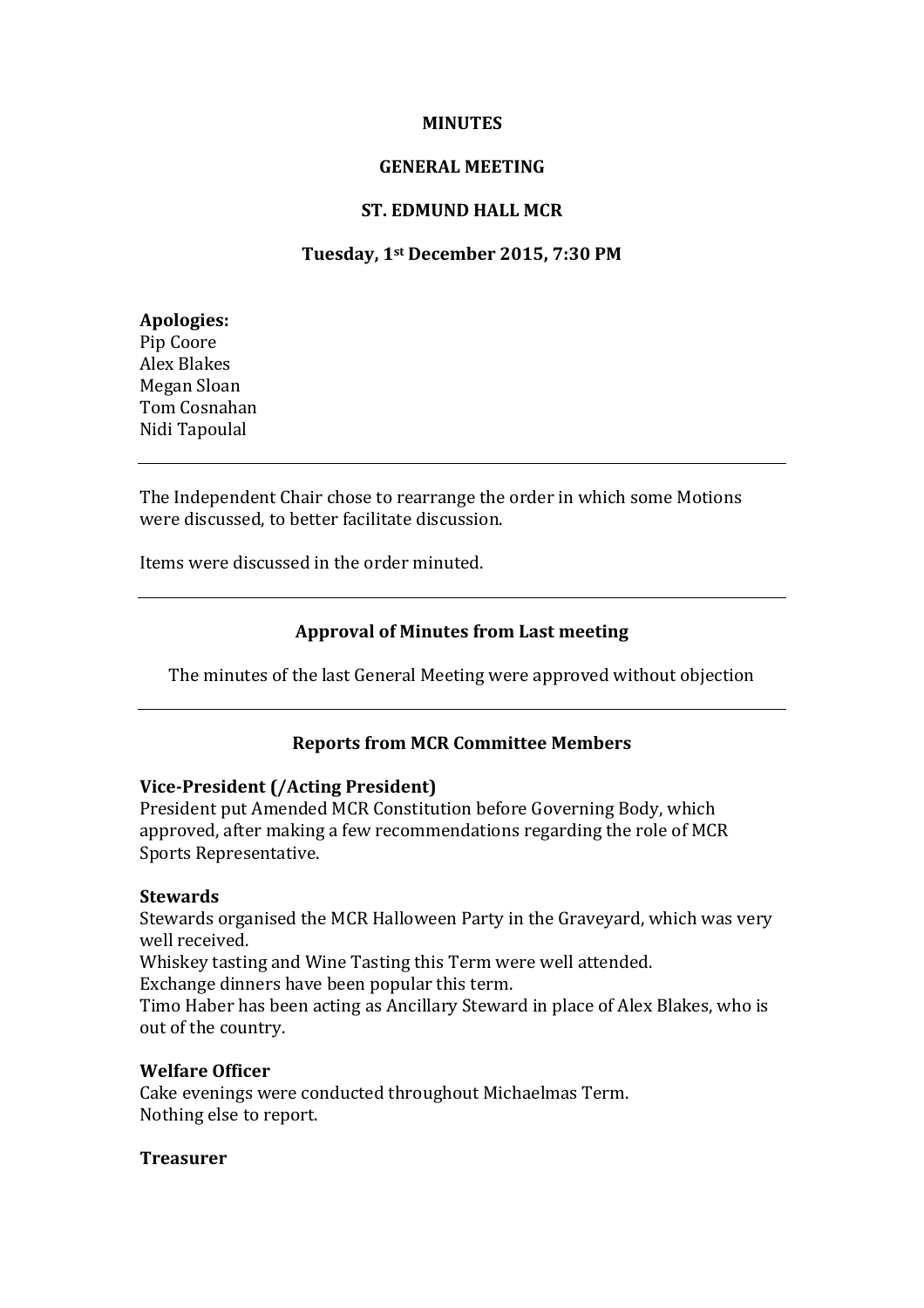The Treasurer has taken over the responsibilities of ensuring Members are battled for their opt-out levy to the Charity Fund, which will begin from Hillary Term 2015.

The Treasurer has also coordinated with College regarding the MCR 50<sup>th</sup> Anniversary Grant, which will be available to members of the MCR, and for which they will be battled, from Hillay Term 2015.

## **Nominations for Guest Membership**

The following individuals were confirmed as Guest Members of the MCR

- Amadeo Agosti (nominated by Pip Coore)
- Ian J. Harvey (nominated by William J. Harvey)
- Alexandra Reza (nominated by Jessica Davidson)
- Nadescha Trudel (nominated by Tom Cosnahan)

#### **Action Point:**

**The Vice-President shall contact the Porters Lodge to inform them of the new Guest Members, so that access keys may be issued to them, which shall be collected by the Ordinary Members who nominated them.**

# **Motion to Allow Blackfriars Students to Use the College Bar**

The MCR agreed to encourage College to allow Blackfriars Students access to the College Bar, with the understanding that College shall ensure that Blackfriars Students treat the College facilities with respect, and that College looks into why Blackfriars' earlier arrangement for access to another College's Bar came to an end.

# **Action Point: The President shall communicate the result of this Motion to the College Office**

# **Motion to Introduce Priority booking for Ordinary Members at Christmas and Trinity Dinners**

#### **AND**

# **Motion to Restrict Christmas Dinner and Trinity dinner to MCR members, including MCR guest members**

Since these two Motions related to the same/similar subject matter, the Independent Chair decided that the two Motions would be discussed together, and then voted on separately.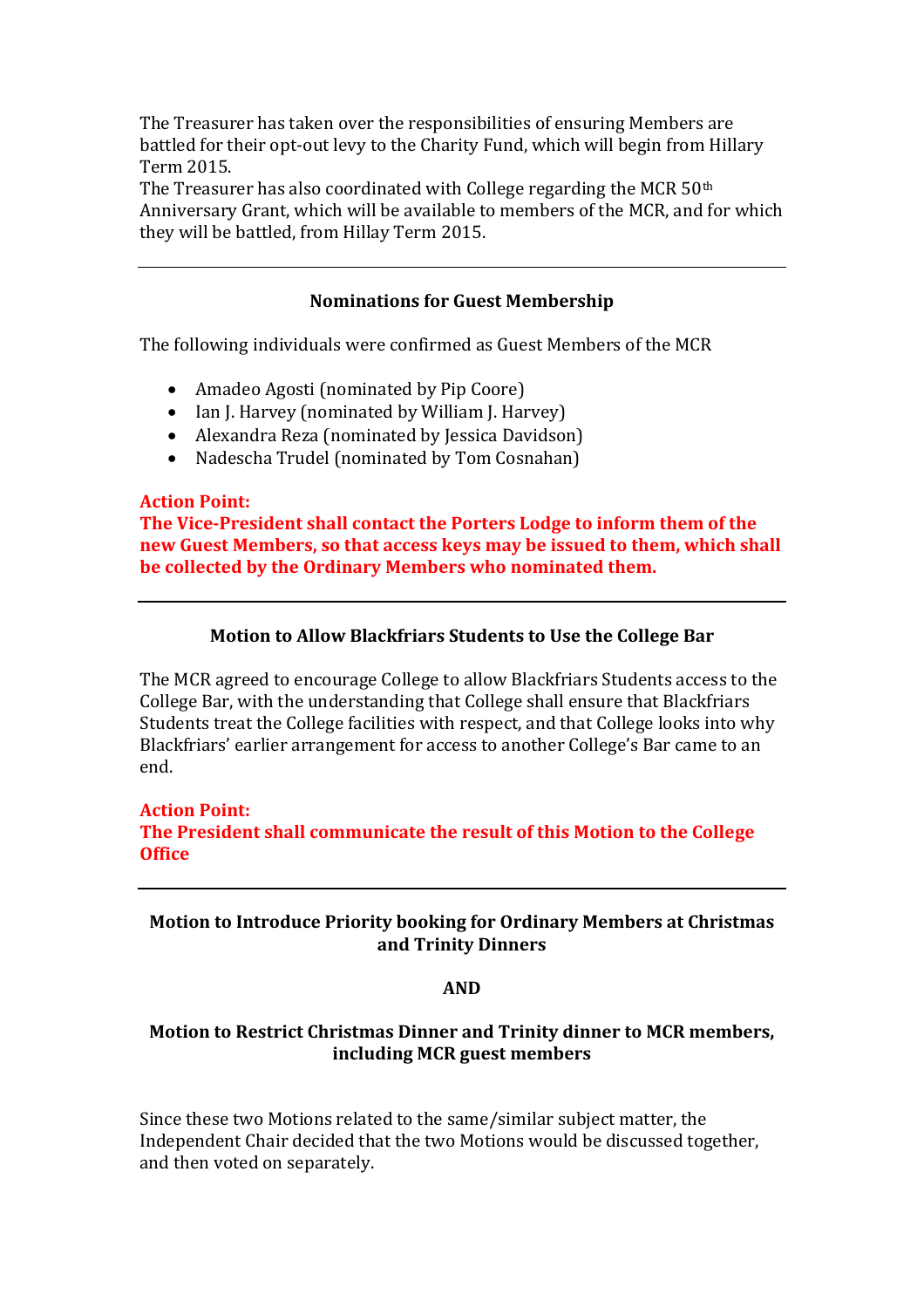It was clarified that in the event that either Motion passed, it would not affect the bookings for the MCR Christmas dinner, but it would affect the booking policy for Trinity Dinner.

Tom Verbiest, speaking for the former Motion, clarified that the Motion was in no way an indication of any ill-will towards Guest Members of the MCR. It was only proposed to try and address a problem of demand for MCR events, which, due to the growing nature of the MCR, does not always find suitable supply.

Linde Wester, speaking for the latter Motion, clarified that the Motion was proposed in order to give an incentive for those that would like their partners/spouses/others to be able to attend MCR social events to nominate them for Guest Membership.

The first Motion, namely the "Motion to Introduce Priority booking for Ordinary Members at Christmas and Trinity Dinners" was **defeated**

The second motion, namely the "Motion to Restrict Christmas Dinner and Trinity dinner to MCR members, including MCR guest members" **passed**

### **Motion to Amend the MCR Constitution**

The Motion to accept the Amended MCR Constitution, which was passed at the last General Meeting, passed without objection.

### **Action Point: The IT Officer shall make the Amended version of the Constitution available on the MCR Archives Page**

# **Motion to Adopt Constitution for the MCR Charity Fund**

The motion was passed to adopt a Constitution for the MCR Charity Fund, with immediate effect, after certain friendly amendments were accepted and reflected in the text of the document.

# **Action Point: The IT Officer shall make the MCR Charity Fund Constitution available on the MCR Archives Page**

# **Motion(s) to Support the following Charities/Organizations through monies in the MCR Ultra Vires Charity Fund**

- 1. Age UK (nominated by Alice Bloch) In the amount of 250£ Motion passed
- 2. Type1 International (nominated by Rebecca Smith) In the amount of 500£ Motion passed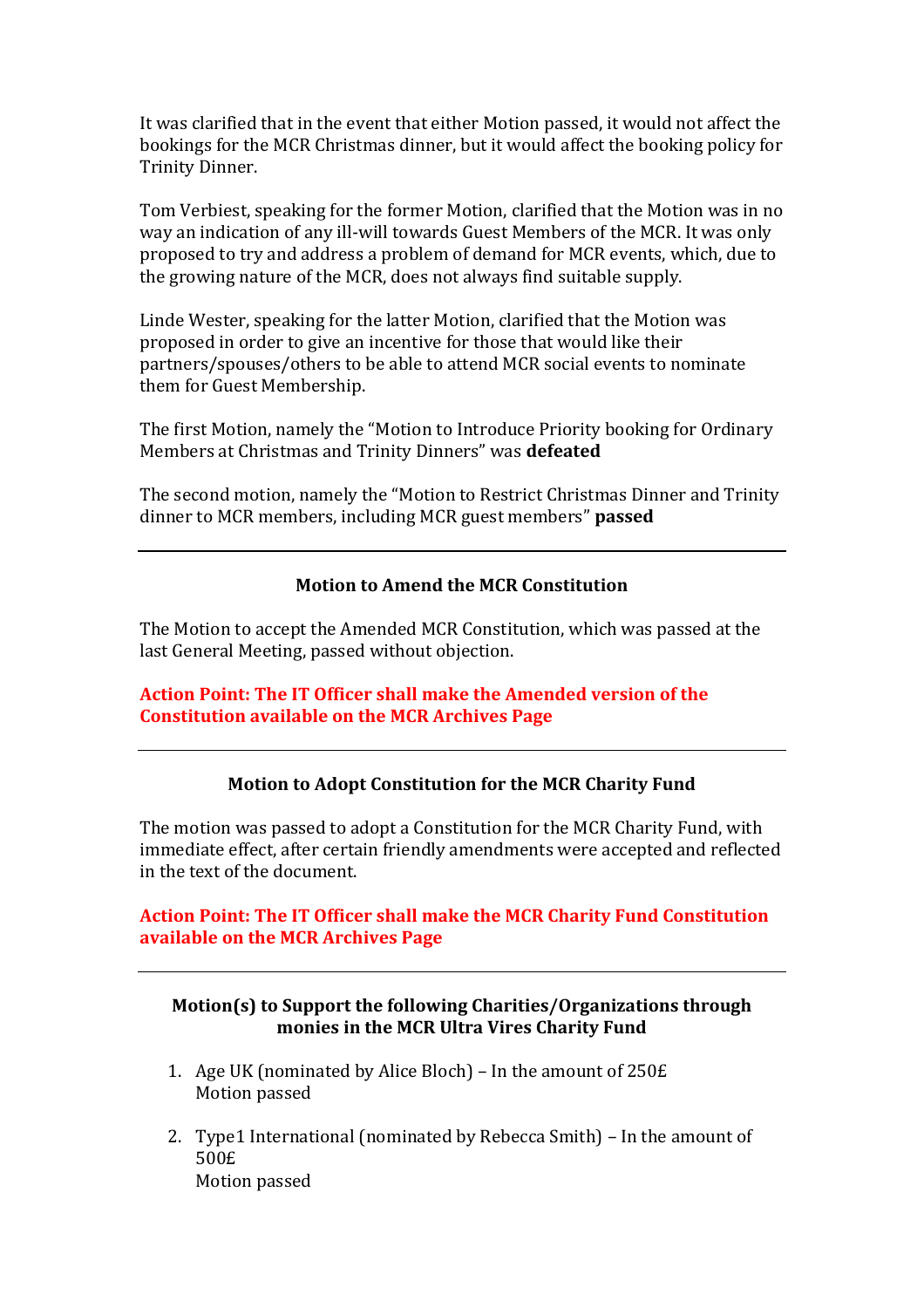# **Motion to Support Scholarships for Refugees**

The Motion to support scholarships for refugees passed, as is, subject to the following:

- that the Oxford Students Refugees Council would keep the MCR informed of the progress of the efforts to successfully implement the scheme
- that MCR members would not be battled in order to fund the scheme until a future date when the Oxford Students Refugees Council could ensure that the monies would be used for the purpose provided

# **Action Point(s):**

**The MCR President shall send [oxrcampaign@gmail.com](mailto:oxrcampaign@gmail.com) an email with the header 'St. Edmund Hall' MCR supports Oxford Students Refugee Scholarships'. The MCR President shall inform College Officers and Governing Body that** 

**this motion has been passed and ask they support the campaign as individuals and as a college body.** 

# **Motion to Provide Financial Assistance to the Teddy Hall Ball**

The MCR agreed to donate 500£ to the Teddy Hall Ball Association, to match the 500£ donated by the JCR.

# **Action Point:**

**The Treasurer shall contact the Teddy Hall Ball Association to make the payment of 500£ to the same.**

# **Other Business**

The Independent Chair decided that since the "Motion to consult the MCR regarding steps that may be taken to promote an atmosphere of Academic dedication in the Hall" did not require a vote, it was not a Motion and would instead be discussed under Other Business.

With regard to this item of discussion, the following observations were made:

- The MCR agreed with the Academic Representative that measures should be taken to better inculcate an atmosphere of academics/intellectualism in the Hall.
- However, it was generally agreed that such measures should not be of a penal nature and should not attempt to force individuals to organize their priorities during their time at Oxford according to set parameters.
- The College could make efforts to foster more events/programs in a similar vein to Academic Dinners